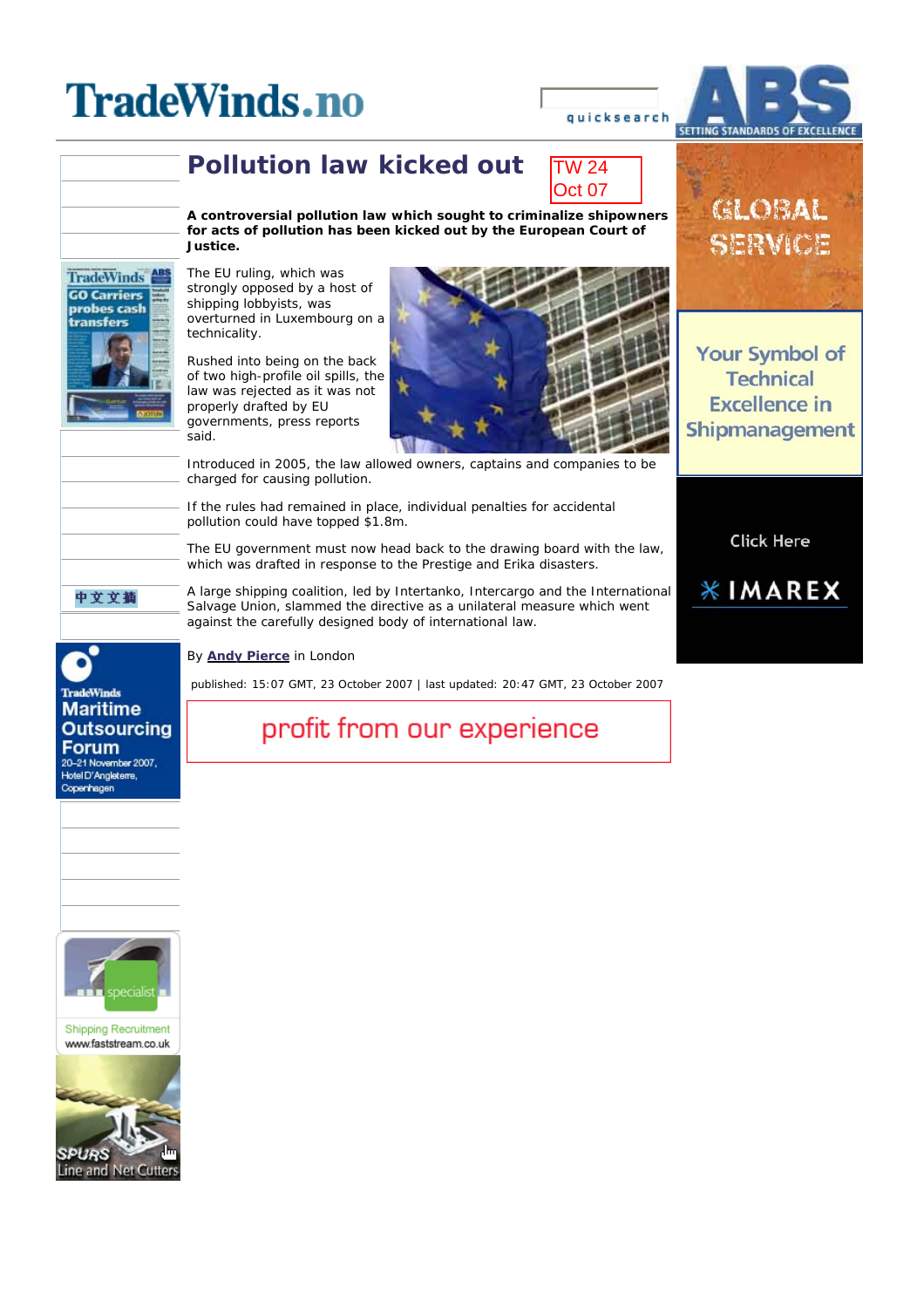**IMPORTANT LEGAL NOTICE** - The information on this site is subject to a disclaimer and a copyright notice.

JUDGMENT OF THE COURT (Grand Chamber)

23 October 2007(\*)

(Action for annulment – Articles 31(1)(e) EU, 34 EU and 47 EU – Framework Decision 2005/667/JHA – Enforcement of the law against ship-source pollution – Criminal penalties – Community competence – Legal basis – Article 80(2) EC)

In Case C‑440/05,

APPLICATION for annulment under Article 35(6) EU, brought on 8 December 2005,

**Commission of the European Communities,** represented by W. Bogensberger and R. Troosters, acting as Agents, with an address for service in Luxembourg,

applicant,

supported by:

**European Parliament,** represented by M. Gómez-Leal, J. Rodrigues and A. Auersperger Matić, acting as Agents, with an address for service in Luxembourg,

intervener,

v

 **Council of the European Union,** represented by J.-C. Piris and J. Schutte, and by K. Michoel, acting as Agents,

defendant,

supported by:

**Kingdom of Belgium**, represented by M. Wimmer, acting as Agent,

**Czech Republic**, represented by T. Boček, acting as Agent,

**Kingdom of Denmark**, represented by J. Molde, acting as Agent,

**Republic of Estonia**, represented by L. Uibo, acting as Agent,

**Hellenic Republic**, represented by S. Chala and A. Samoni-Rantou, acting as Agents, with an address for service in Luxembourg,

**French Republic**, represented by E. Belliard, G. de Bergues and S. Gasri, acting as Agents,

 **Ireland**, represented by D. O'Hagan and E. Fitzsimons, and also by N. Hyland, acting as Agents, with an address for service in Luxembourg,

**Republic of Latvia**, represented by E. Balode-Buraka, and E. Broks, acting as Agents,

**Republic of Lithuania**, represented by D. Kriaučiūnas, acting as Agent,

**Republic of Hungary**, represented by P. Gottfried, acting as Agent,

**Republic of Malta**, represented by S. Camilleri, acting as Agent, assisted by P. Grech, Deputy Attorney General,

**Kingdom of the Netherlands**, represented by H.G. Sevenster and M. de Grave, acting as Agents,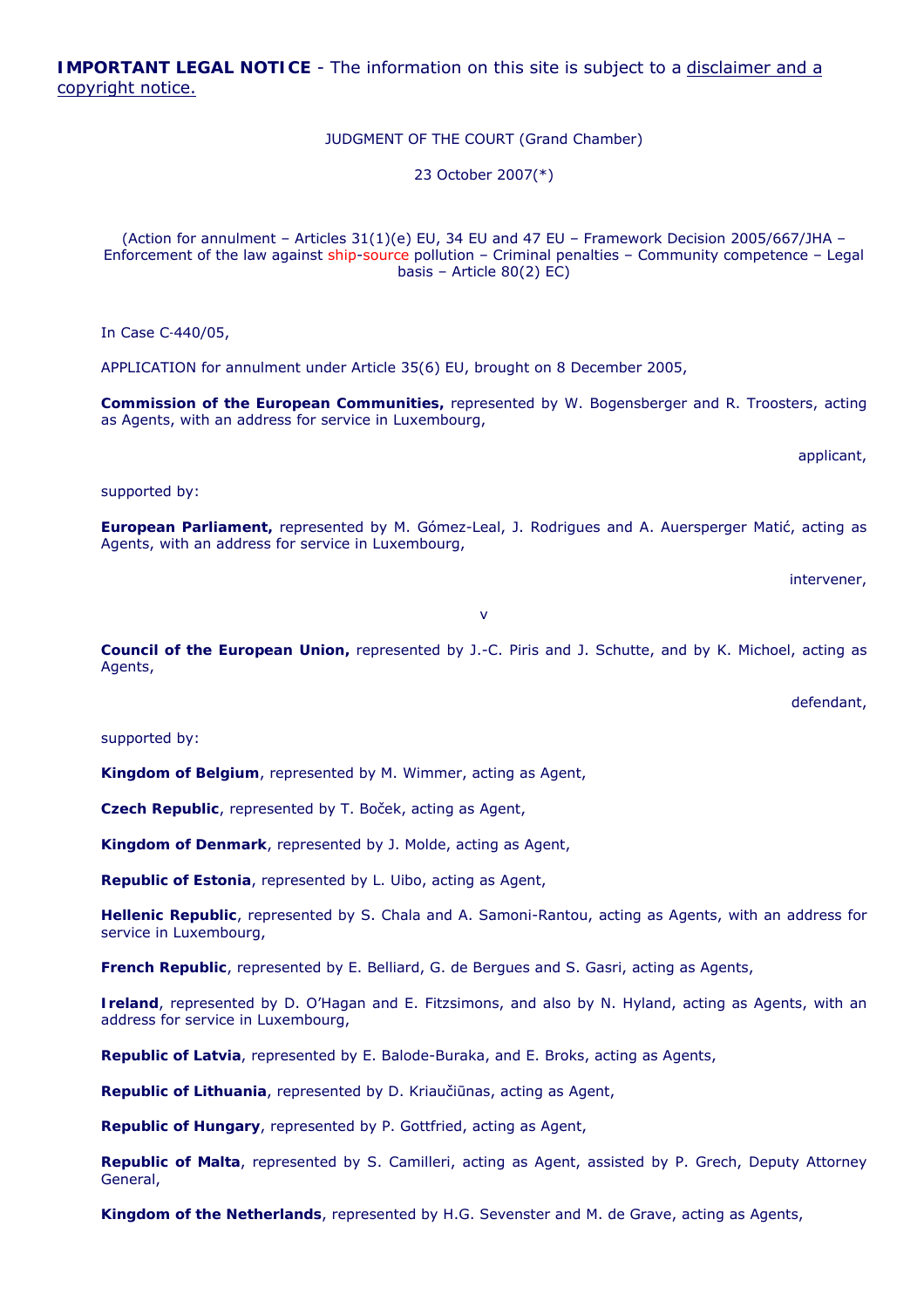**Republic of Austria**, represented by C. Pesendorfer, acting as Agent, with an address for service in Luxembourg,

**Republic of Poland**, represented by E. Ośniecka-Tamecka, acting as Agent,

**Portuguese Republic**, represented by L. Fernandes and M.L. Duarte, acting as Agents,

**Slovak Republic**, represented by R. Procházka, acting as Agent,

**Republic of Finland**, represented by E. Bygglin, acting as Agent, with an address for service in Luxembourg,

 **Kingdom of Sweden**, represented by K. Wistrand, acting as Agent, with an address for service in Luxembourg,

 **United Kingdom of Great Britain and Northern Ireland**, represented by E. O'Neill and D.J. Rhee, and also by D. Anderson, acting as Agents, with an address for service in Luxembourg,

interveners,

THE COURT (Grand Chamber),

 composed of V. Skouris, President, P. Jann, C.W.A. Timmermans, A. Rosas, K. Lenaerts and A. Tizzano, Presidents of Chambers, R. Schintgen (Rapporteur), J.N. Cunha Rodrigues, M. Ilešič, J. Malenovský, T. von Danwitz, A. Arabadjiev and C. Toader, Judges,

Advocate General: J. Mazák,

Registrar: R. Grass,

having regard to the written procedure,

after hearing the Opinion of the Advocate General at the sitting on 28 June 2007,

gives the following

### **Judgment**

enforcement of the law against ship-source pollution (OJ 2005 L 255, p. 164) ('the Framework Decision' or 1 By its application the Commission of the European Communities is seeking annulment of Council Framework Decision 2005/667/JHA of 12 July 2005 to strengthen the criminal-law framework for the 'Framework Decision 2005/667').

### **Legal context and background to the dispute**

- $\overline{2}$ On 12 July 2005, acting on the initiative of the Commission, the Council of the European Union adopted Framework Decision 2005/667.
- 3 Framework Decision constitutes, as is clear from the first five recitals in its preamble, the instrument by requiring them to provide for criminal penalties in order to combat ship-source pollution caused with intent Based on Title VI of the Treaty on European Union, in particular on Articles 31(e) EU and 34(2)(b) EU, the which the European Union intends to approximate criminal-law legislation of the Member States by or by serious negligence.
- of 7 September 2005 on ship-source pollution and on the introduction of penalties for infringements (OJ  $\Delta$  The Framework Decision supplements Directive 2005/35/EC of the European Parliament and of the Council 2005 L 255, p. 11), with a view to strengthening maritime safety by approximating the legislation of the Member States.
- 5 Framework Decision 2005/667 provides that the Member States are to adopt a certain number of criminal law-related measures with a view to attaining the objective pursued by Directive 2005/35, namely to ensure a high level of safety and environmental protection in relation to maritime transport.
- 6 Article 1 of the Framework Decision states: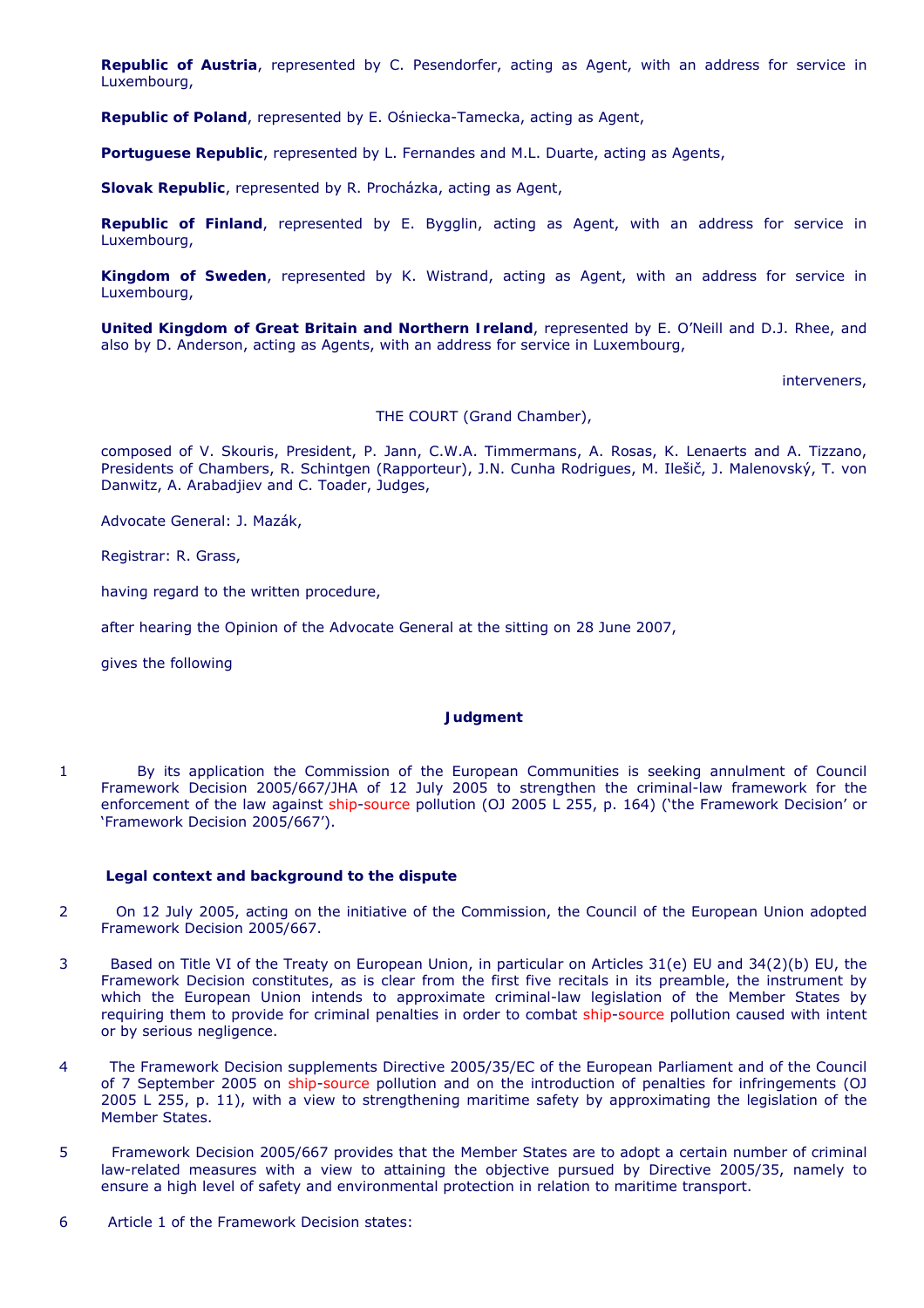'For the purposes of this framework decision, the definitions provided for in Article 2 of Directive 2005/35/EC shall apply'.

7 Article 2 of the Framework Decision provides:

'1. Subject to Article 4(2) of this framework decision, each Member State shall take the measures necessary to ensure that an infringement within the meaning of Articles 4 and 5 of Directive 2005/35/EC shall be regarded as a criminal offence.

 $2.$  international navigation, exclusive economic zones and on the high seas where the conditions set out in Paragraph 1 shall not apply to crew members in respect of infringements that occur in straits used for Annex I, Regulation 11(b) or in Annex II, Regulation 6(b), of the Marpol 73/78 Convention are satisfied.'

8 Article 3 of the Framework Decision provides:

'Each Member State shall, in accordance with national law, take the measures necessary to ensure that aiding, abetting or inciting an offence referred to in Article 2 is punishable.'

9 Article 4 of the Framework Decision is worded as follows:

M. Each Member State shall take the measures necessary to ensure that the offences referred to in Articles 2 and 3 are punishable by effective, proportionate and dissuasive criminal penalties which shall include, at least for serious cases, criminal penalties of a maximum of at least between one and three years of imprisonment.

2. In minor cases, where the act committed does not cause a deterioration of the quality of the water, a Member State may provide for penalties of a different type from those laid down in paragraph 1.

 $\mathbf{R}$ The criminal penalties provided for in paragraph 1 may be accompanied by other penalties or measures, in particular fines, or the disqualification for a natural person from engaging in an activity requiring official authorisation or approval, or founding, managing or directing a company or a foundation, where the facts having led to his/her conviction show an obvious risk that the same kind of criminal activity may be pursued again.

 imprisonment where the offence caused significant and widespread damage to water quality, to animal or 4. Each Member State shall take the measures necessary to ensure that the intentionally committed offence referred to in Article 2 is punishable by a maximum of at least between five and ten years of vegetable species or to parts of them and the death or serious injury of persons.

5. Each Member State shall take the measures necessary to ensure that the intentionally committed offence referred to in Article 2 is punishable by a maximum of at least between two and five years of imprisonment where:

- $(a)$ the offence caused significant and widespread damage to water quality, to animal or vegetable species or to parts of them; or
- irrespective of the level of the penalty referred to in that Joint Action. (b) the offence was committed within the framework of a criminal organisation within the meaning of Council Joint Action 98/733/JHA of 21 December 1998 on making it a criminal offence to participate in a criminal organisation in the Member States of the European Union [OJ 1998 L 351, p. 1],

6. 2, when committed with serious negligence, is punishable by a maximum of at least between two and five Each Member State shall take the measures necessary to ensure that the offence referred to in Article years of imprisonment where the offence caused significant and widespread damage to water quality, to animal or vegetable species or to parts of them and the death or serious injury of persons.

7. Each Member State shall take the measures necessary to ensure that the offence referred to in Article 2, when committed with serious negligence, is punishable by a maximum of at least between one and three years of imprisonment where the offence caused significant and widespread damage to water quality, to animal or vegetable species or to parts of them.

8. Regarding custodial penalties, this Article shall apply without prejudice to international law and in particular Article 230 of the 1982 United Nations Convention on the Law of the Sea.'

10 According to Article 5 of the Framework Decision:

 $'1.$ Each Member State shall take the measures necessary to ensure that legal persons can be held liable for the offences referred to in Articles 2 and 3, committed for their benefit by any persons acting either individually or as part of an organ of the legal person, who have a leading position within the legal person,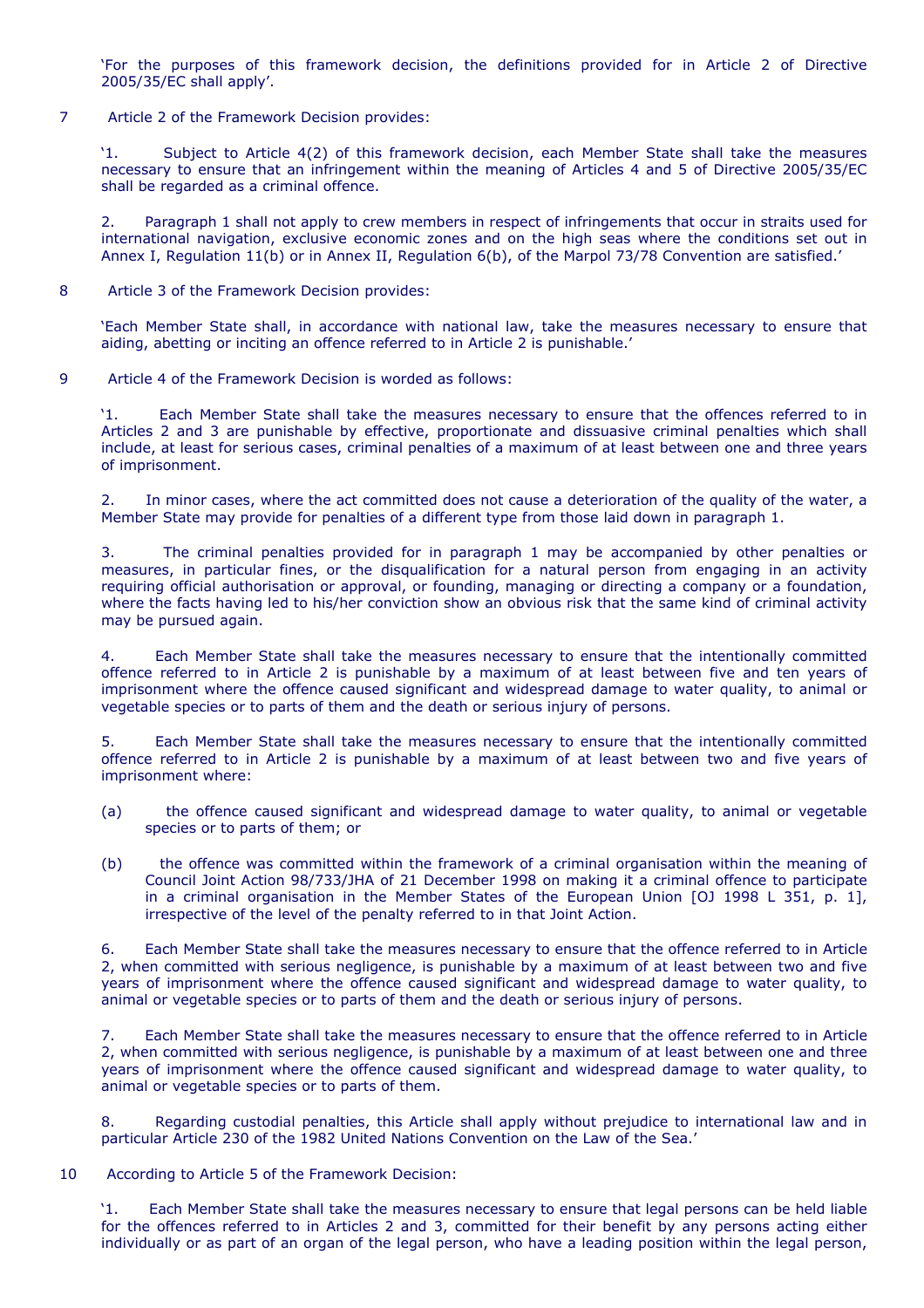based on:

- $(a)$ a power of representation of the legal person, or
- (b) an authority to take decisions on behalf of the legal person, or
- (c) an authority to exercise control within the legal person.

 $2.$  in paragraph 1 has made possible the commission of the offence referred to in Article 2 for the benefit of Apart from the cases provided for in paragraph 1, Member States shall take the measures necessary to ensure that a legal person can be held liable where lack of supervision or control by a person referred to the legal person by a person under its authority.

3. The liability of a legal person under paragraphs 1 and 2 shall not exclude criminal proceedings against natural persons who are involved as perpetrators, instigators or accessories in the offences referred to in Articles 2 and 3.'

11 Article 6 of the Framework Decision provides:

'1. Each Member State shall take the measures necessary to ensure that a legal person held liable pursuant to Article 5(1) is punishable by effective, proportionate and dissuasive penalties. The penalties:

- (a) shall include criminal or non-criminal fines, which, at least for cases where the legal person is held liable for offences referred to in Article 2, are:
	- $(i)$ of a maximum of at least between EUR 150 000 and EUR 300 000;
	- (ii) of a maximum of at least between EUR 750 000 and EUR 1 500 000 in the most serious cases, including at least the intentionally committed offences covered by Article 4(4) and (5);
- (b) may, for all cases, include penalties other than fines, such as:
	- $(i)$ exclusion from entitlement to public benefits or aid;
	- (ii) temporary or permanent disqualification from engaging in commercial activities;
	- (iii) placing under judicial supervision;
	- $(iv)$ a judicial winding-up order;
	- which led to the liability of the legal person. (v) the obligation to adopt specific measures in order to eliminate the consequences of the offence

 $\mathcal{P}$ 2. For the purpose of the implementation of paragraph 1(a), and without prejudice to the first sentence of paragraph 1, Member States in which the euro has not been adopted shall apply the exchange rate between the euro and their currency as published in the *Official Journal of the European Union* on 12 July 2005.

 commission of the offence, or to any other value indicating the financial situation of the legal person, 3. A Member State may implement paragraph 1(a) by applying a system, whereby the fine is proportionate to the turnover of the legal person, to the financial advantage achieved or envisaged by the provided that such system allows for maximum fines, which are at least equivalent to the minimum for the maximum fines established in paragraph 1(a).

 $4.$  the General Secretariat of the Council and the Commission that it intends to do so. 4. A Member State that implements the framework decision in accordance with paragraph 3 shall notify

5. Each Member State shall take the measures necessary to ensure that a legal person held liable pursuant to Article 5(2) is punishable by effective, proportionate and dissuasive penalties or measures.'

- 12 Article 7(1) of the Framework Decision specifies the factual characteristics of the offences in respect of which the Member States are to take the measures necessary to establish their jurisdiction, so far as is permitted by international law.
- 13 Under Article 7(4) of the Framework Decision, when an offence is subject to the jurisdiction of more than one Member State, the relevant Member States are to strive to coordinate their actions appropriately, in particular as regards the conditions for prosecution and the detailed arrangements for mutual assistance. Article 7(5) of the Framework Decision specifies the connecting factors to be taken into account in that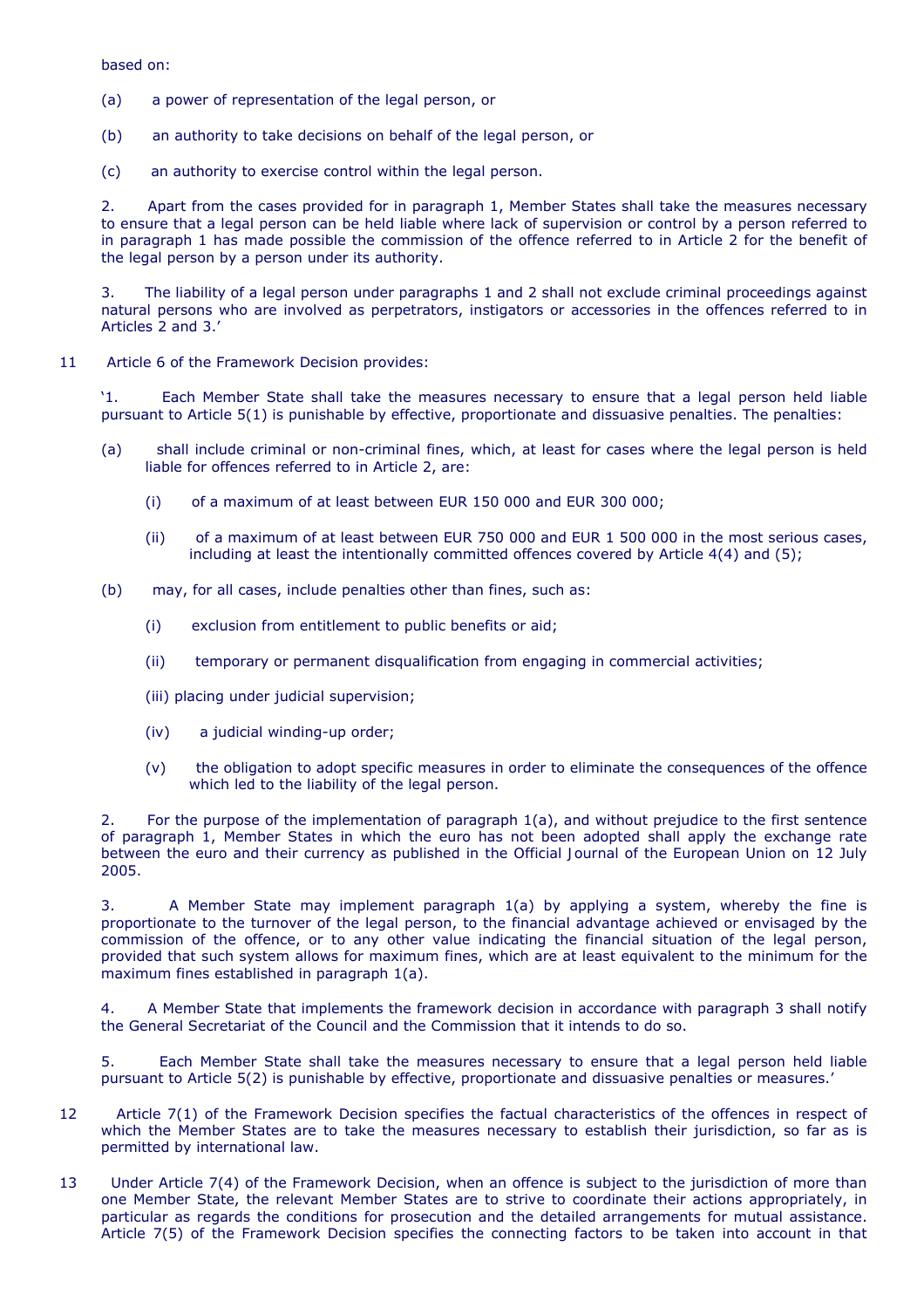context.

14 Article 8 of the Framework Decision provides:

 $M_{\odot}$  the risk of the commission of such an offence which causes or is likely to cause imminent pollution, it shall immediately inform such other Member States as are likely to be exposed to this damage, and the Where a Member State is informed of the commission of an offence to which Article 2 applies or of Commission.

 $2.$  the risk of the commission of such an offence which is likely to fall within the jurisdiction of a Member 2. Where a Member State is informed of the commission of an offence to which Article 2 applies or of State, it shall immediately inform that other Member State.

3. Member States shall without delay notify the flag State or any other State concerned of measures taken pursuant to this framework decision, and in particular Article 7.'

15 According to Article 9 of the Framework Decision:

'1. Each Member State shall designate existing contact points, or, if necessary, create new contact points, in particular for the exchange of information as referred to in Article 8.

2. Each Member State shall inform the Commission which of its departments acts or act as contact points in accordance with paragraph 1. The Commission shall notify the other Member States of these contact points.'

- 16 Under Article 10 thereof, the Framework Decision is to have the same territorial scope as Directive 2005/35.
- 17 Article 11 of the Framework Decision provides:

'1. Member States shall adopt the measures necessary to comply with the provisions of this framework decision by 12 January 2007.

 $2<sub>1</sub>$  the Commission the texts of the provisions transposing into their national law the obligations imposed on the Council shall, by 12 January 2009 at the latest, assess the extent to which Member States have By 12 January 2007, Member States shall transmit to the General Secretariat of the Council and to them by this framework decision. On the basis of that information and a written report by the Commission, complied with this framework decision.

 $3.$  Member States shall, concerning offences committed in their territorial sea or in their exclusive economic By 12 January 2012, the Commission shall, on the basis of information supplied by the Member States on the practical application of the provisions implementing this framework decision, submit a report to the Council and make any proposals it deems appropriate which may include proposals to the effect that zone or equivalent zone, consider a ship flying the flag of another Member State not to be a foreign ship within the meaning of Article 230 of the 1982 United Nations Convention on the Law of the Sea.'

18 In accordance with Article 12 thereof, the Framework Decision entered into force on the day following that of its publication in the *Official Journal of the European Union*.

19 Article 1 of Directive 2005/35 provides:

 $^{\prime}1$ . The purpose of this Directive is to incorporate international standards for ship-source pollution into Community law and to ensure that persons responsible for discharges are subject to adequate penalties as referred to in Article 8, in order to improve maritime safety and to enhance protection of the marine environment from pollution by ships.

2. This Directive does not prevent Member States from taking more stringent measures against ship-source pollution in conformity with international law.'

20 Article 2 of Directive 2005/35 provides:

'For the purpose of this Directive:

- $1<sub>1</sub>$ "Marpol 73/78" shall mean the International Convention for the Prevention of Pollution from Ships, 1973 and its 1978 Protocol, in its up-to-date version;
- 2. "polluting substances" shall mean substances covered by Annexes I (oil) and II (noxious liquid substances in bulk) to Marpol 73/78;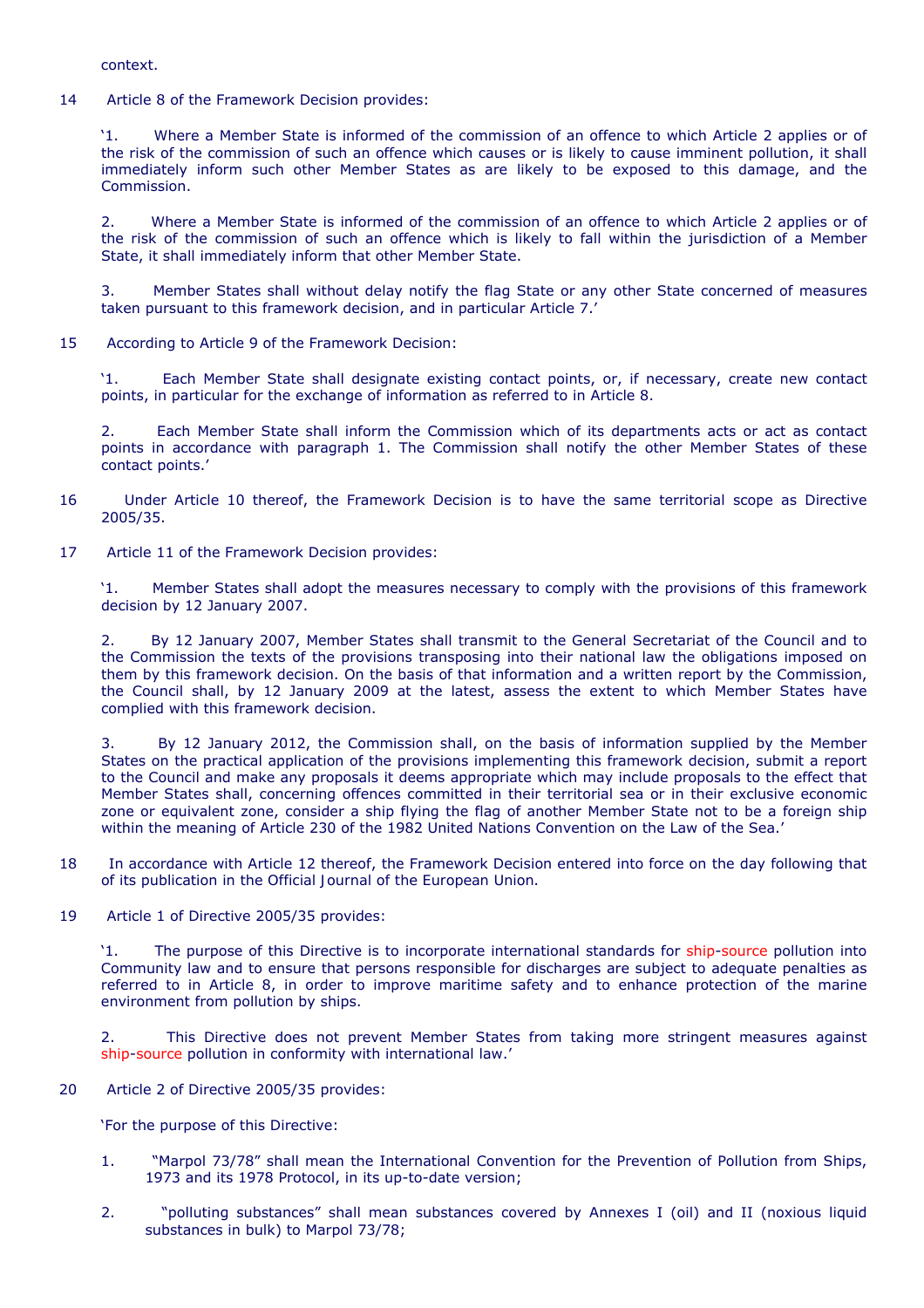- 3. "discharge" shall mean any release howsoever caused from a ship, as referred to in Article 2 of Marpol 73/78;
- 4. "ship" shall mean a seagoing vessel, irrespective of its flag, of any type whatsoever operating in the marine environment and shall include hydrofoil boats, air-cushion vehicles, submersibles and floating craft.'
- 21 According to Article 3 of that directive:
	- '1. This Directive shall apply, in accordance with international law, to discharges of polluting substances in:
	- $(a)$ the internal waters, including ports, of a Member State, in so far as the Marpol regime is applicable;
	- (b) the territorial sea of a Member State;
	- (c) straits used for international navigation subject to the regime of transit passage, as laid down in Part III, section 2, of the 1982 United Nations Convention on the Law of the Sea, to the extent that a Member State exercises jurisdiction over such straits;
	- (d) the exclusive economic zone or equivalent zone of a Member State, established in accordance with international law; and
	- (e) the high seas.

 with the exception of any warship, naval auxiliary or other ship owned or operated by a State and used, for 2. This Directive shall apply to discharges of polluting substances from any ship, irrespective of its flag, the time being, only on government non-commercial service.'

22 Article 4 of that directive provides:

 referred to in Article 3(1) are regarded as infringements if committed with intent, recklessly or by serious 'Member States shall ensure that ship-source discharges of polluting substances into any of the areas negligence. These infringements are regarded as criminal offences by, and in the circumstances provided for in, Framework Decision 2005/667 … supplementing this Directive.'

23 According to Article 8 of Directive 2005/35:

 $31<sub>1</sub>$ '1. Member States shall take the necessary measures to ensure that infringements within the meaning of Article 4 are subject to effective, proportionate and dissuasive penalties, which may include criminal or administrative penalties.

 $\overline{2}$ . 2. Each Member State shall take the measures necessary to ensure that the penalties referred to in paragraph 1 apply to any person who is found responsible for an infringement within the meaning of Article  $4.$ 

24 At the time of adoption both of Directive 2005/35 and the Framework Decision, the Commission made statements in order to dissociate itself from the 'double-text' approach taken by the Council. The statement relating to the Framework Decision reads as follows:

'Given the importance of combating ship-source pollution, the Commission is in favour of the discharge of polluting substances by ships being made a criminal offence and of penalties being adopted at national level in the event of the infringement of Community regulations concerning ship-source pollution.

 The Commission is, however, of the opinion that the Framework Decision is not the appropriate legal instrument with which to impose on Member States an obligation to criminalise the illicit discharge of polluting substances at sea and to establish corresponding criminal penalties at national level.

 The Commission – as it is arguing in the Court of Justice in its appeal C-176/03 [Case C-176/03 the Community is empowered to require Member States to provide for penalties – including, if appropriate, criminal penalties – at national level, where this proves necessary in order to achieve a Community *Commission* v *Council* [2005] ECR I-7879] against the Framework Decision on the Protection of the Environment through Criminal Law – considers that, within the competences which it possesses for the purpose of achieving the objectives set out in Article 2 of the Treaty establishing the European Community, objective.

This is the case with regard to questions of ship-source pollution, for which Article 80(2) of the Treaty establishing the European Community constitutes the legal basis.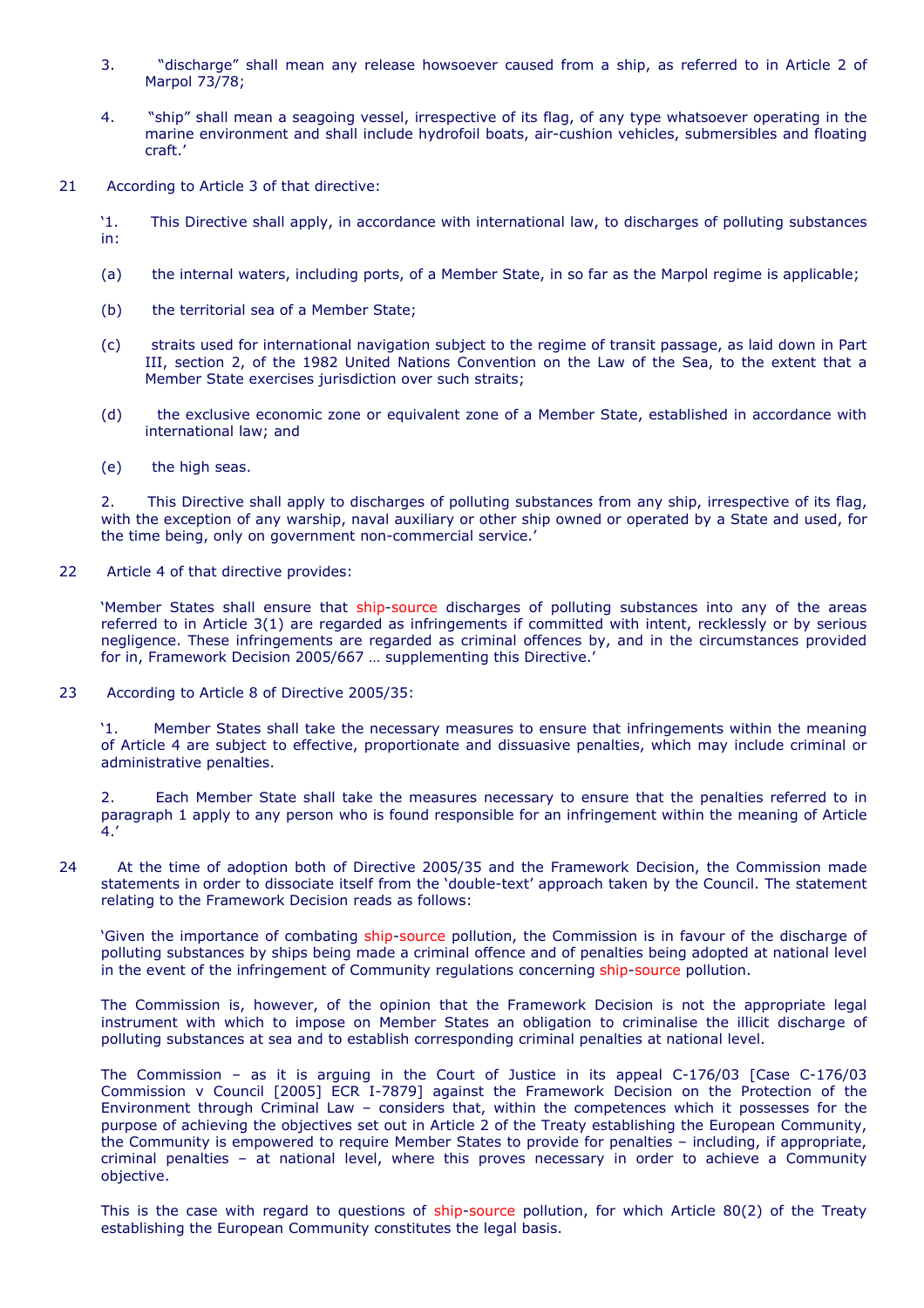Pending the ruling on C-176/03, if the Council adopts the Framework Decision in spite of this Community competence, the Commission reserves all the rights conferred upon it by the Treaty.'

25 Considering that the Framework Decision had not been adopted on the correct legal basis and that Article 47 EU had thereby been infringed, the Commission brought the present action.

## **The action**

- 26 By Order of the President of the Court of 25 April 2006, leave to intervene in support of the forms of order sought by the Commission and the Council respectively was granted, on the one hand, to the European Parliament and, on the other, to the Kingdom of Belgium, the Czech Republic, the Kingdom of Denmark, the Republic of Estonia, the Hellenic Republic, the French Republic, Ireland, the Republic of Latvia, the Republic of Lithuania, the Republic of Hungary, the Republic of Malta, the Kingdom of the Netherlands, the Republic of Austria, the Republic of Poland, the Portuguese Republic, the Slovak Republic, the Republic of Finland, the Kingdom of Sweden and the United Kingdom of Great Britain and Northern Ireland.
- 27 By Order of 28 September 2006, the President of the Court granted the Slovenian Republic leave to intervene in support of the forms of order sought by the Council.

### *Arguments of the parties*

- 28 The Commission considers that, by virtue of the legal basis used for its adoption, the Framework Decision infringes Article 47 EU and must therefore be annulled.
- that the Community policy in question is fully effective. The Court did not define the scope of the Community legislature's competence in criminal-law matters, since it did not draw any distinctions based on 29 According to the Commission, it is clear from the judgment in Case C-176/03 *Commission* v *Council*, the implications of which extend beyond Community policy on environmental protection, that regard must be had to the aim and content of a measure in order to determine the appropriate legal basis for its adoption. Although the Court noted in that judgment that criminal law does not, as a rule, fall within the Community's sphere of competence, it recognised that the Community does have an implied competence linked to a specific legal basis and may therefore adopt appropriate criminal-law measures, provided that there is a need to combat failure to implement Community objectives and that the aim of those measures is to ensure the nature of the criminal-law measures in question.
- 30 In the present case, the preamble to the Framework Decision states that its purpose is to supplement and thereby ensure the effectiveness of the system established by Directive 2005/35, which was adopted on the basis of Article 80(2) EC.
- 31 As to the content of the Framework Decision, the Commission submits that the measures provided for in Articles 1 to 10 thereof all relate to criminal law and concern conduct which must be regarded as reprehensible under Community law.
- of Article 29 EU provides that the Member States may approximate their legislation on criminal matters only the provisions of that framework decision are necessary in order to ensure that the system established by 32 According to the Commission, the criterion requiring that there be a need, laid down by the Court in Case C-176/03 *Commission* v *Council*, is also fulfilled in the present case. Firstly, the Council implicitly acknowledged as much in adopting the Framework Decision, since the third indent of the second paragraph 'where necessary'. Secondly, given the specific features of the conduct covered by Directive 2005/35, all the directive is effective.
- such a criterion would, for most areas of Community law, preclude the possibility of any form of 33 The Commission adds that, contrary to what the Council contends, the Court does not require an additional criterion, relating to the 'transversal' nature of the Community policy in question, to be satisfied in order for a degree of competence in criminal-law matters to be recognised as accruing to the Community. Moreover, criminal-law protection under Community law, even where there was clearly a need for criminal-law measures to be taken.
- measures relating to the criminal law of the Member States, since it had decided, as it was entitled to do Article 80(2) EC does not contain conditions for the existence of Community competence as such, but only remained competent. If it had, however, the Member States would have had to take action separately, 34 As to the argument that the Council was free to act on the basis of Title VI of the EU Treaty to adopt under Article 80(2) EC, not to specify the penalties further in Directive 2005/35, the Commission states that for the exercise of that competence . The Council could, of course, have decided that the Member States since Article 47 EU precludes reliance on Title VI of the EU Treaty.
- 35 The Commission adds that the Framework Decision does not harmonise the type and level of applicable criminal penalty, as the Member States retain a certain latitude in that regard and the national courts have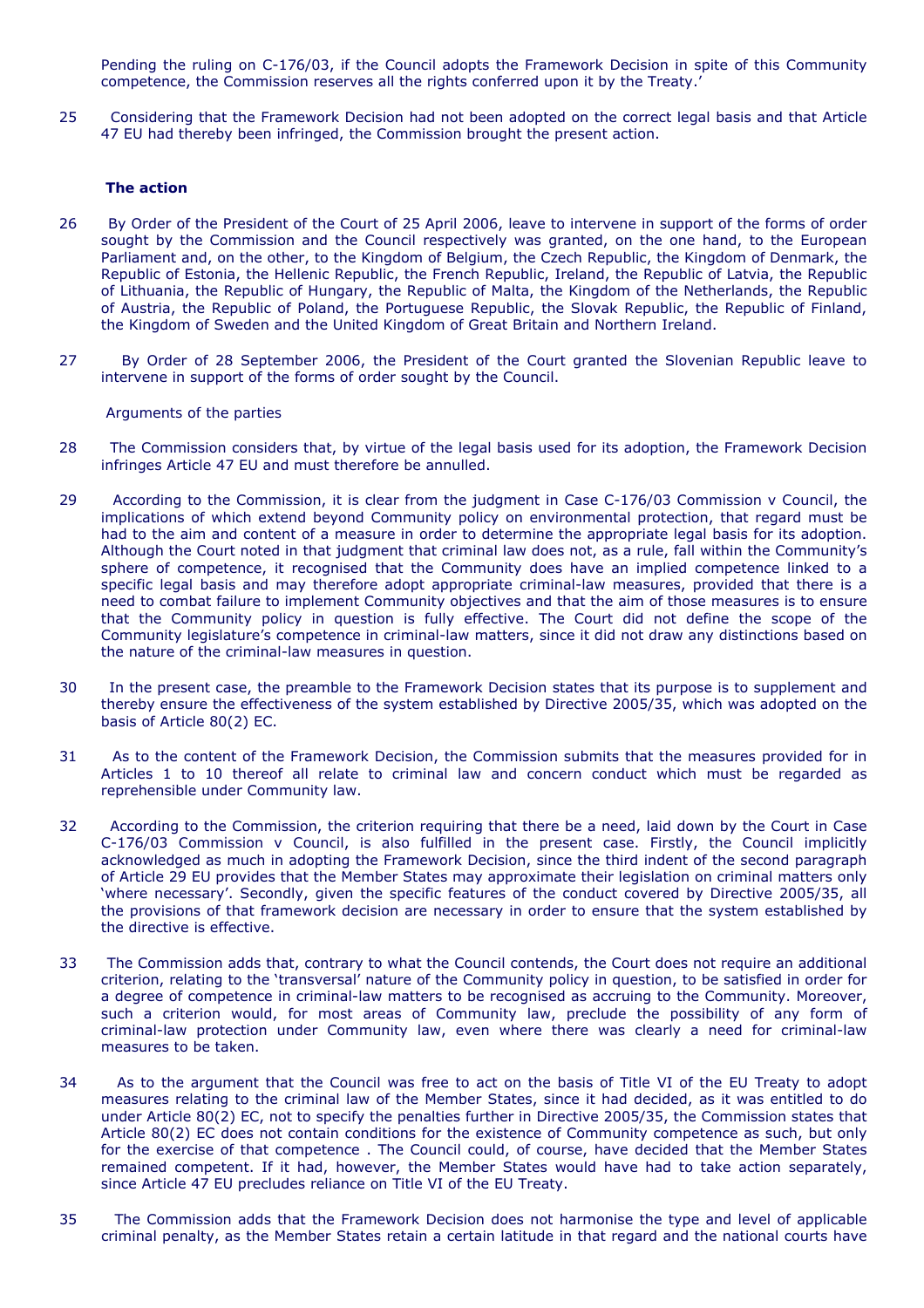discretion to adjust the penalties to suit the individual case. Thus, the provisions of Framework Decision 2005/667 do not differ fundamentally from those of Article 5(1) of Council Framework Decision 2003/80/JHA of 27 January 2003 on the protection of the environment through criminal law (OJ 2003 L 29, p. 55), which was annulled by the Court in Case C-176/03 *Commission* v *Council*.

- 36 The criterion of need, applied by the Court in Case C-176/03 *Commission* v *Council*, applies only in relation Criminal law does not, of course, constitute an independent Community policy area. The fact remains, however, that the Community has an ancillary criminal-law competence, which it may exercise if necessary. to the exercise of that competence, not to the question whether such a competence exists.
- 37 In the light of the functional approach taken by the Court in Case C-176/03 *Commission* v *Council*, and the fact that the measures provided for in Articles 1 to 10 of the Framework Decision are criminal-law rules which are necessary to ensure the effectiveness of the common transport policy, as elaborated upon in Directive 2005/35, the Commission considers that the Framework Decision as a whole infringes Article 47 EU and must accordingly be annulled.
- 38 The Commission also observes that the terms 'essential' and 'needed', on the one hand, and the notion of 'necessary' within the meaning of Article 29 EU, on the other, in fact reflect the same concept and that, at that level, there is no difference between the EC Treaty and the EU Treaty.
- *Council* does not deprive Title VI of the EU Treaty of any useful purpose, since a great many areas coming 39 Lastly, the Commission submits that its interpretation of the judgment in Case C-176/03 *Commission* v within the scope of that title are not affected by that interpretation.
- 40 Court in that judgment. As is clear from the preamble thereto, the fight against pollution and protection of The European Parliament observes that the Framework Decision is a perfect match of the framework decision which was the subject-matter of the judgment in Case C-176/03 *Commission* v *Council*. Firstly, its aim and content are wholly analogous to that of Framework Decision 2003/80, which was annulled by the the environment are not ancillary or secondary objectives of Framework Decision 2005/667. Likewise, its content is similar to that of Framework Decision 2003/80, since in both cases the criminal offences envisaged relate to the discharge of polluting substances. Although the two framework decisions diverge as regards the specific definition of the type and level of criminal penalty to be applied, that divergence is not such as to justify, in the present case, an outcome which is any different from that in Case C-176/03 *Commission* v *Council*. In fact, in that judgment the Court has already held that the Community legislature's competence in criminal-law matters extends to provisions such as Article 5(1) of Framework Decision 2003/80 concerning the type and level of criminal penalties.
- 41 Next, the criterion requiring that there be a need is also fulfilled in the present case. Lastly, since Articles 1 to 6 of the Framework Decision come within Community competence, that decision, being indivisible, should be regarded in its entirety as infringing Article 47 EU.
- penalties for infringement of the relevant rules. Through the adoption of that directive, the Community legislature wished to demarcate the limits of its own power to take action in matters involving maritime 42 The Council, by contrast, puts forward as its principal argument that, in adopting Directive 2005/35 together with the European Parliament under the co-decision procedure, it decided – in accordance with Article 80(2) EC – the question 'whether' and, if so, 'to what extent' the Community legislature must exercise its competence to adopt provisions on ship-source pollution, in particular provisions introducing transport policy. This approach is entirely in keeping with Article 80(2) EC and the case-law of the Court.
- policy and that the addition of a legal basis concerning environmental protection, in particular Article 175(1) 43 The Community legislature could have decided to go further on the basis of Article 80(2) EC. However, in keeping with the powers conferred on it by the EC Treaty, it chose not to do so. It is also noteworthy that the European Parliament and the Council followed the Commission's proposal concerning the legal basis to be used for Directive 2005/35. Although that directive also pursues objectives relating to protection of the environment, the Community legislature took the view that it essentially falls under the common transport EC, was not necessary. As it is, the legal basis chosen was not questioned by either the Parliament or the Commission.
- issue in Case C-176/03 *Commission* v *Council*, does not pursue an objective that is essential, transversal 44 Given the conditional nature of the competence in matters of transport policy conferred by Article 80 EC on the Community and the fact that transport policy, unlike environmental policy which was the policy area at and fundamental, the Council considers that the inferences to be drawn from that judgment need not necessarily be the same in respect of both policies.
- 45 In those circumstances, it cannot validly be claimed that the provisions laid down in Framework Decision 2005/66 ought to have been adopted by the Community legislature.
- the type and level of criminal penalty which the Member States must provide for in their national law and 46 In the alternative, the Council contends that the Community is not competent to lay down binding rules on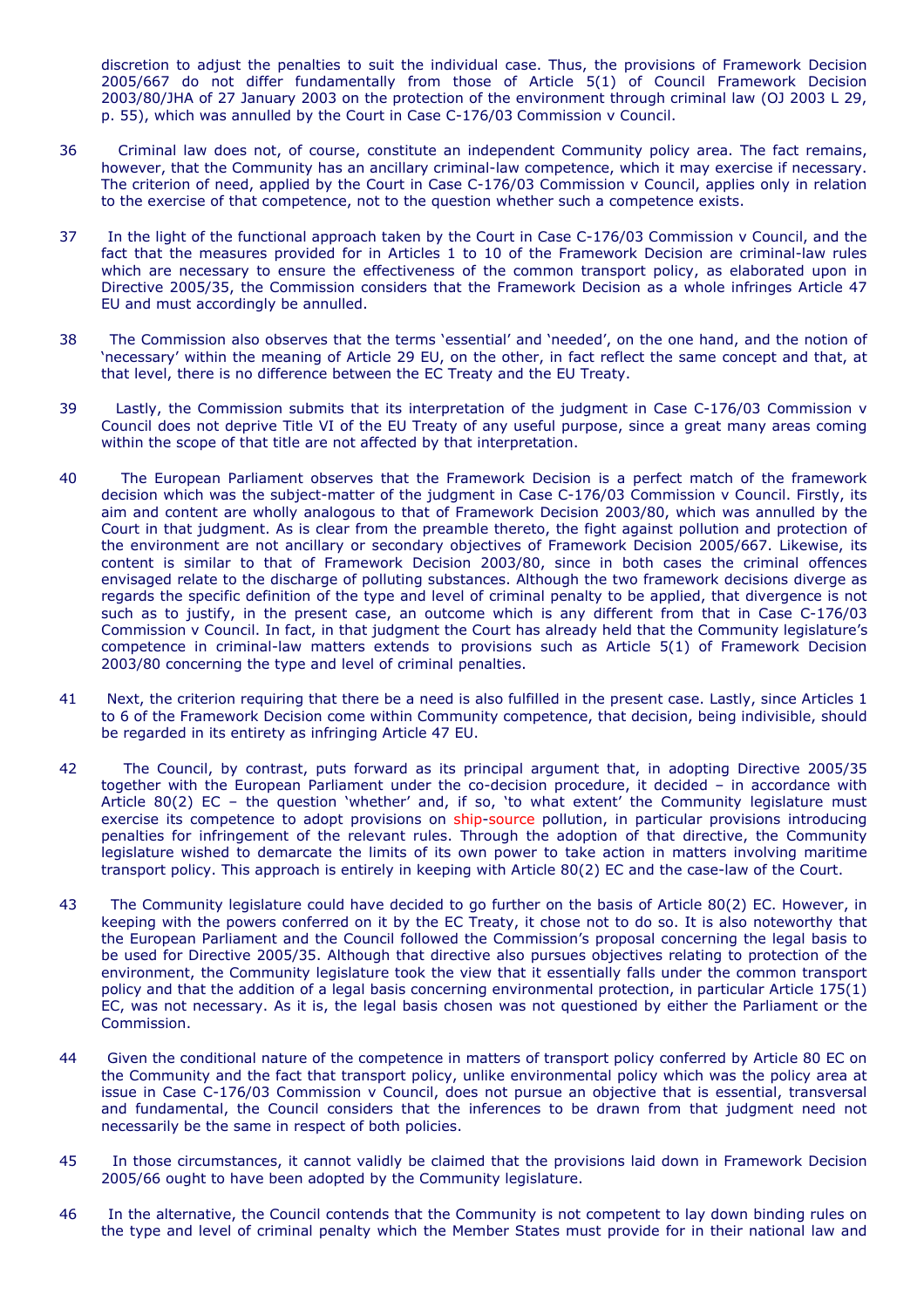that, accordingly, the Council did not infringe the EC and EU Treaties by adopting Articles 1, 4(1), (4), (5), (6) and  $(7)$  and  $6(1)(a)$ ,  $(2)$  and  $(3)$ , or Articles 7 to 12 of the Framework Decision.

- 47 The Council states that, in terms of its aim and content the key elements for determining the appropriate legal basis for adopting a measure – the Framework Decision is designed to approximate the laws of the Member States relating to the fight against ship-source pollution by harmonising the type and level of the applicable criminal penalties. However, it is clear from Case C-176/03 *Commission* v *Council* that such harmonisation, which goes far beyond that provided for in Framework Decision 2003/80, does not currently fall within the Community's sphere of competence.
- the principle that criminal law falls outside the Community's sphere of competence as do, by the same token, the rules of criminal procedure – the Council considers that the criteria applied by the Court in 48 Since the approach adopted by the Court in that judgment must be regarded as marking an exception to support of that approach must be interpreted narrowly. That approach should therefore apply only where there is a 'need', a concept which is not identical to that of 'necessary' as referred to in the second paragraph of Article 29 EU.
- *Council* advocated by the Commission, that not only would it deprive Title VI of the EU Treaty of much of its useful purpose, it also manifestly disregards the fact that the Court opted for that approach in that 49 The Council adds, with regard to the interpretation of the judgment in Case C-176/03 *Commission* v judgment because the Community objective of environmental protection is essential, transversal and fundamental.
- 2003/80 and that it would therefore have excluded Articles 8 on jurisdiction and Article 9 on extraditions 50 Lastly, the Council observes that, in Case C-176/03 *Commission* v *Council*, the Court held that, in the light of their aim and content, the Community was competent to adopt Articles 1 to 7 of Framework Decision and prosecutions from that sphere of competence. Likewise, in the present case, Articles 7, 8 and 9 of Framework Decision 2005/667 cover areas in respect of which the EC Treaty has not conferred any competence on the Community.
- 51 The arguments put forward by the Member States which have intervened in the present proceedings are largely similar to those relied on by the Council.

# *Findings of the Court*

- 52 Under Article 47 EU, none of the provisions of the EC Treaty is to be affected by a provision of the EU Treaty. The same rule is laid down in the first paragraph of Article 29 EU, which introduces Title VI of the EU Treaty, entitled 'Provisions on police and judicial cooperation in criminal matters'.
- 53 It is the task of the Court to ensure that acts which, according to the Council, fall within the scope of Title VI do not encroach upon the powers conferred by the EC Treaty on the Community (see Case C-170/96 *Commission* v *Council* [1998] ECR I-2763, paragraph 16, and Case C-176/03 *Commission* v *Council*, paragraph 39).
- 54 It is therefore necessary to determine whether or not the provisions of Framework Decision 2005/667 affect the Community's competence under Article 80(2) EC, in that they could have been adopted on the basis of that provision, as submitted by the Commission.
- 55 It should be borne in mind, firstly, that the common transport policy is one of the foundations of the Community, since Article 70 EC, read together with Article 80(1) EC, provides that the objectives of the Treaty are, in matters of transport by rail, road or inland waterway, to be pursued by the Member States within the framework of that policy (see Case 97/78 *Schumalla* [1998] ECR 2311, paragraph 4).
- *Corsica Ferries* [1994] ECR I‑1783, paragraph 25), and the procedural provisions of Article 71 EC are to 56 Next, it should be noted that, under Article 80(2) EC, the Council may decide whether, to what extent and by what procedure appropriate provisions may be laid down for sea transport (see, inter alia, Case C-18/93 apply.
- Article 80(2) EC merely provides that the specific rules of the Treaty relating to the common transport 57 As evidenced by the Court's case-law, far from excluding the application of the EC Treaty to sea transport, policy, which are set out in Title V thereof, will not automatically apply to that sphere of activity (see, inter alia, Case C‑178/05 *Commission* v *Greece* [2007] ECR I-0000, paragraph 52).
- rules which the Council may adopt on that basis in accordance with the procedural provisions laid down in the common transport policy, in particular Article 71(1) EC – to lay down, inter alia, 'measures to improve 58 Since Article 80(2) EC does not lay down any explicit limitations as to the nature of the specific common Article 71 EC, the Community legislature has broad legislative powers under Article 80(2) EC and is competent – by virtue of that provision and in keeping with the other provisions of the EC Treaty relating to transport safety' and 'any other appropriate provisions' in the field of maritime transport (see, to that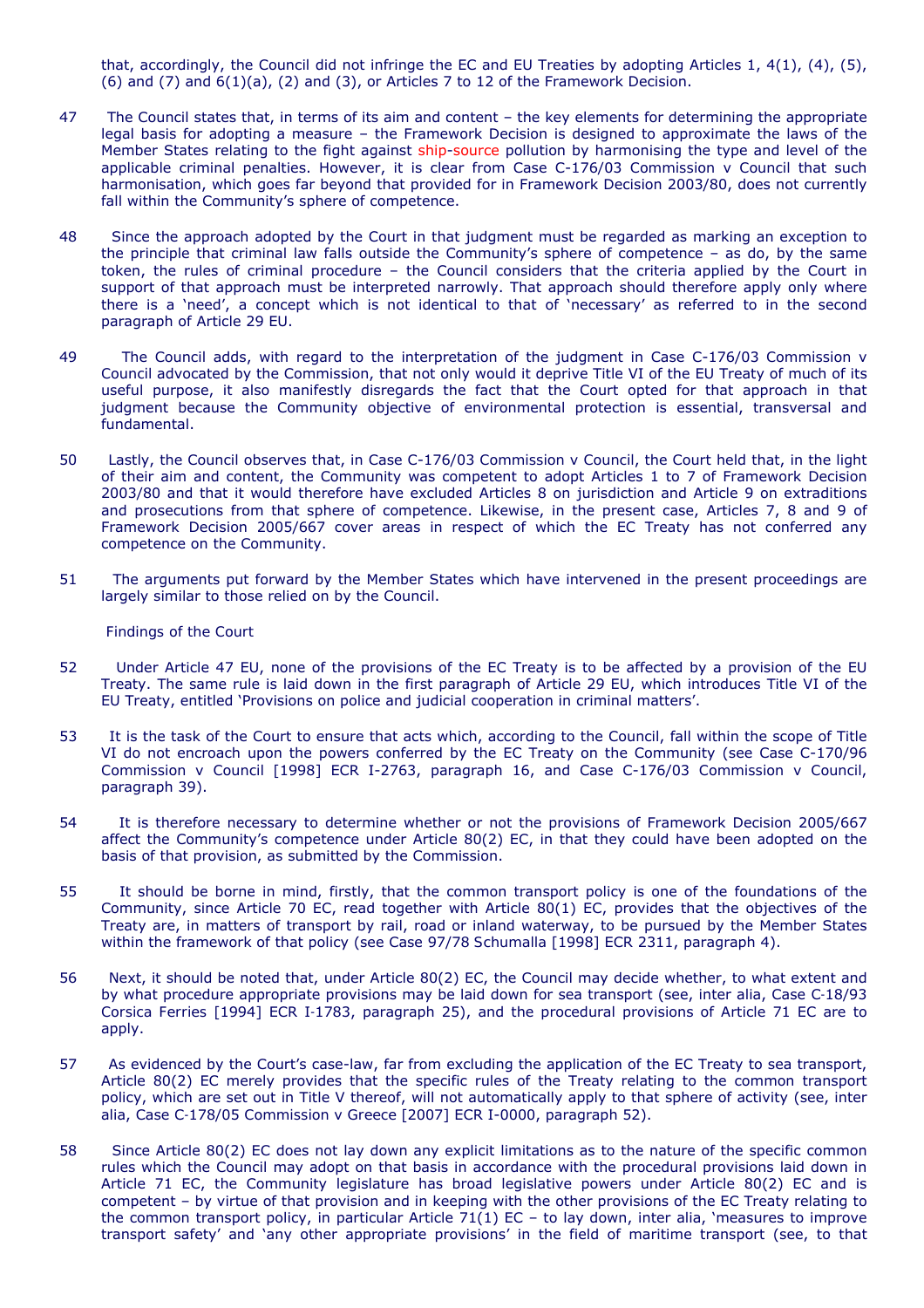effect, in respect of road transport, Joined Cases C‑184/02 and C‑223/02 *Spain and Finland* v *Parliament and Council* [2004] ECR I‑7789, paragraph 28).

- Community legislature may adopt measures aimed at improving maritime transport safety, is not called into 59 That finding, to the effect that within the scope of the competence conferred on it by Article 80(2) EC, the question by the fact that, in the present case, the Council has not considered it appropriate to adopt the provisions of Framework Decision 2005/667 on the basis of Article 80(2) EC. In fact, the existence of the legislative competence conferred by Article 80(2) EC is not dependent on a decision by the legislature actually to exercise that competence.
- 60 Moreover, since requirements relating to environmental protection, which is one of the essential objectives of the Community (see, inter alia, Case C-176/03 *Commission* v *Council*, paragraph 41), must, according to Article 6 EC, 'be integrated into the definition and implementation of … Community policies and activities', such protection must be regarded as an objective which also forms part of the common transport policy. The Community legislature may therefore, on the basis of Article 80(2) EC and in the exercise of the powers conferred on it by that provision, decide to promote environmental protection (see, by analogy, Case C-336/00 *Huber* [2002] ECR I-7699, paragraph 36).
- particular the aim and the content of the measure (see Case C-300/89 *Commission* v *Council* [1991] ECR 61 Lastly, it must be borne in mind that, according to the Court's settled case-law, the choice of legal basis for a Community measure must rest on objective factors which are amenable to judicial review, including in I-2867, '*Titanium dioxide*', paragraph 10; *Huber*, paragraph 30; and Case C-176/30 *Commission* v *Council*, paragraph 45).
- pollution. As evidenced by the second and third recitals in the preamble, that decision is intended to 62 More specifically, in respect of Framework Decision 2005/667, the preamble thereto states that its purpose is to enhance maritime safety and improve protection of the marine environment against ship-source approximate certain legislation of the Member States in order to avoid a recurrence of damage like that brought about by the sinking of the oil tanker, the *Prestige*.
- the preamble to Directive 2005/35, the Framework Decision is intended to supplement the directive with protection in maritime transport. Its purpose, according to the 15th recital in the preamble and Article 1, is to incorporate international ship-source pollution standards into Community law and to establish penalties 63 As is clear from the fourth recital in the preamble to Framework Decision 2005/667 and the sixth recital in detailed rules on criminal matters. As evidenced by the first and 15th recitals in the preamble to Directive 2005/35 and also in Article 1 thereof, it also aims to ensure a high level of safety and environmental — criminal and administrative — for infringement of those rules, in order to ensure that they are effective.
- 64 As to the content of Framework Decision 2005/667, by virtue of Articles 2, 3 and 5 thereof, it introduces the obligation for Member States to provide for criminal penalties for persons, natural or legal, who have committed, aided, abetted or incited one of the offences referred to in Articles 4 and 5 of Directive 2005/35.
- 65 Moreover, the Framework Decision, according to which the criminal penalties must be effective, dissuasive and proportionate, lays down, in Articles 4 and 6, the type and level of criminal penalty to be applied according to the damage caused by the offences to water quality, to animal or vegetable species or to persons.
- paragraph 47), the fact remains that when the application of effective, proportionate and dissuasive criminal penalties by the competent national authorities is an essential measure for combating serious penalties in order to ensure that the rules which it lays down in that field are fully effective (see, to that 66 Although it is true that, as a general rule, neither criminal law nor the rules of criminal procedure fall within the Community's competence (see, to that effect, Case 203/80 *Casati* [1981] ECR 2595, paragraph 27; Case C-226/97 *Lemmens* [1998] ECR I‑3711, paragraph 19; and Case C-176/03 *Commission* v *Council*, environmental offences, the Community legislature may require the Member States to introduce such effect, Case C-176/03 *Commission* v *Council*, paragraph 48).
- 67 In the present case, the Court finds, firstly, that the provisions laid down in Framework Decision 2005/667 – like those of Framework Decision 2003/80, at issue in the proceedings which gave rise to the judgment in Case C-176/03 *Commission* v *Council* – relate to conduct which is likely to cause particularly serious environmental damage as a result, in this case, of the infringement of the Community rules on maritime safety.
- 2005/35, read in conjunction with the first five recitals in the preamble to Framework Decision 2005/667, that the Council took the view that criminal penalties were necessary to ensure compliance with the 68 Secondly, it is clear from the third, fourth, fifth, seventh and eighth recitals in the preamble to Directive Community rules laid down in the field of maritime safety.
- 69 Accordingly, since Articles 2, 3 and 5 of Framework Decision 2005/667 are designed to ensure the efficacy of the rules adopted in the field of maritime safety, non-compliance with which may have serious